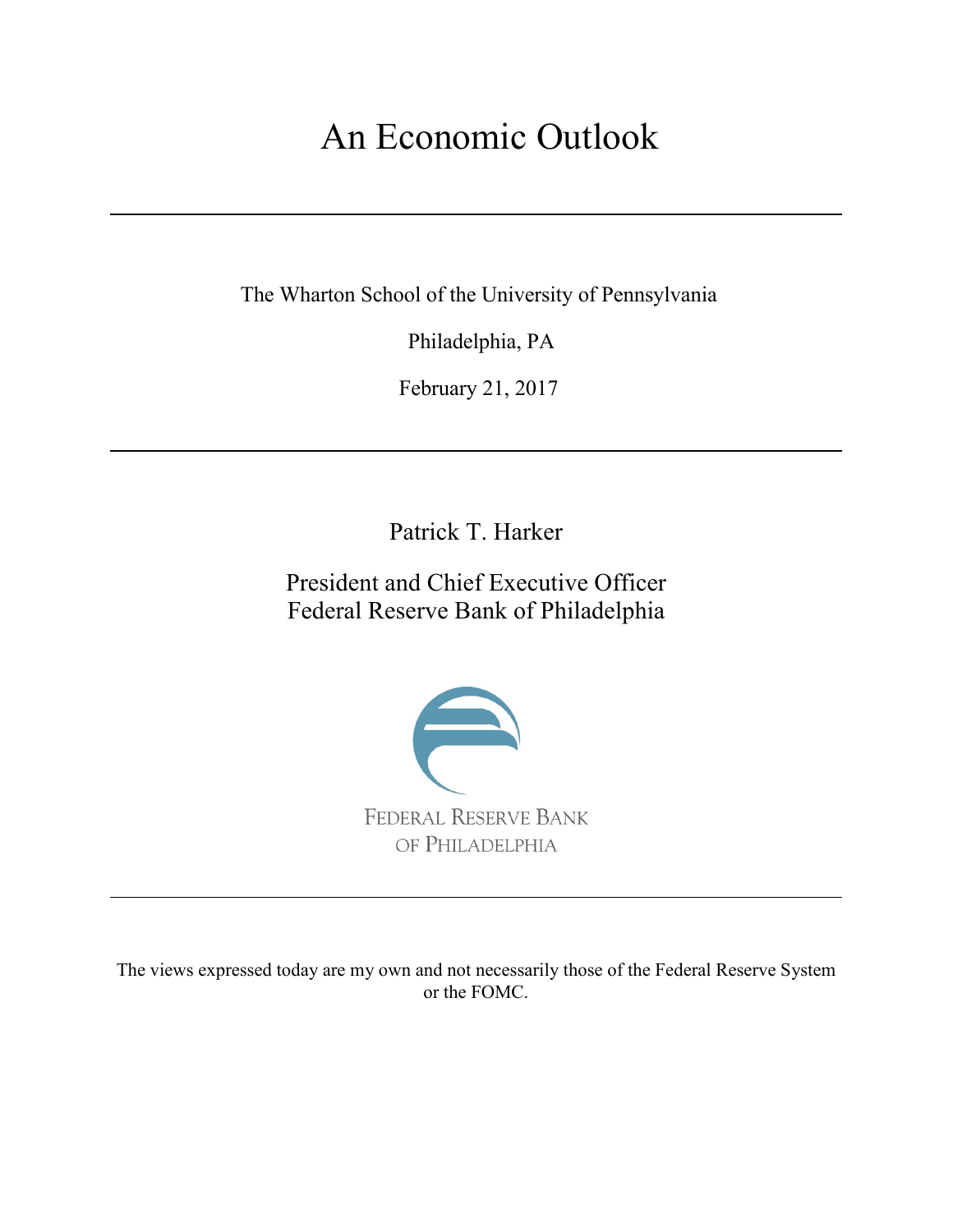#### **Economic Outlook**

The Wharton School of the University of Pennsylvania Philadelphia PA February 21, 2017

> Patrick T. Harker President and Chief Executive Officer Federal Reserve Bank of Philadelphia

Good afternoon and thank you. It's always a pleasure to be back home at Wharton.

Today I'll give a brief overview of the economy, my outlook for the next year or so — including the path of monetary policy — and then talk a little bit about a subject that's probably near and dear to a lot of your hearts: student debt.

Before I begin, I'll start the way I always do with the standard proviso that my views today are mine alone and do not necessarily reflect those of others in the Federal Reserve System or my colleagues on the Federal Open Market Committee (FOMC).

#### **Labor market**

With that out of the way, things are looking pretty good.

We started off the year with a strong labor market. We added 227,000 jobs in January, and the unemployment rate stands at 4.8 percent, which is at or below my estimate of the natural rate of unemployment. That's a slight uptick from December, but it reflects more people coming off the sidelines and back into the labor force. So in this case, it's a positive outcome.

U6 unemployment is 9.4 percent. While that's still higher than I'd like, it's a far cry from the bad old days of the recession and its aftermath when U6 reached a peak of about 17 percent.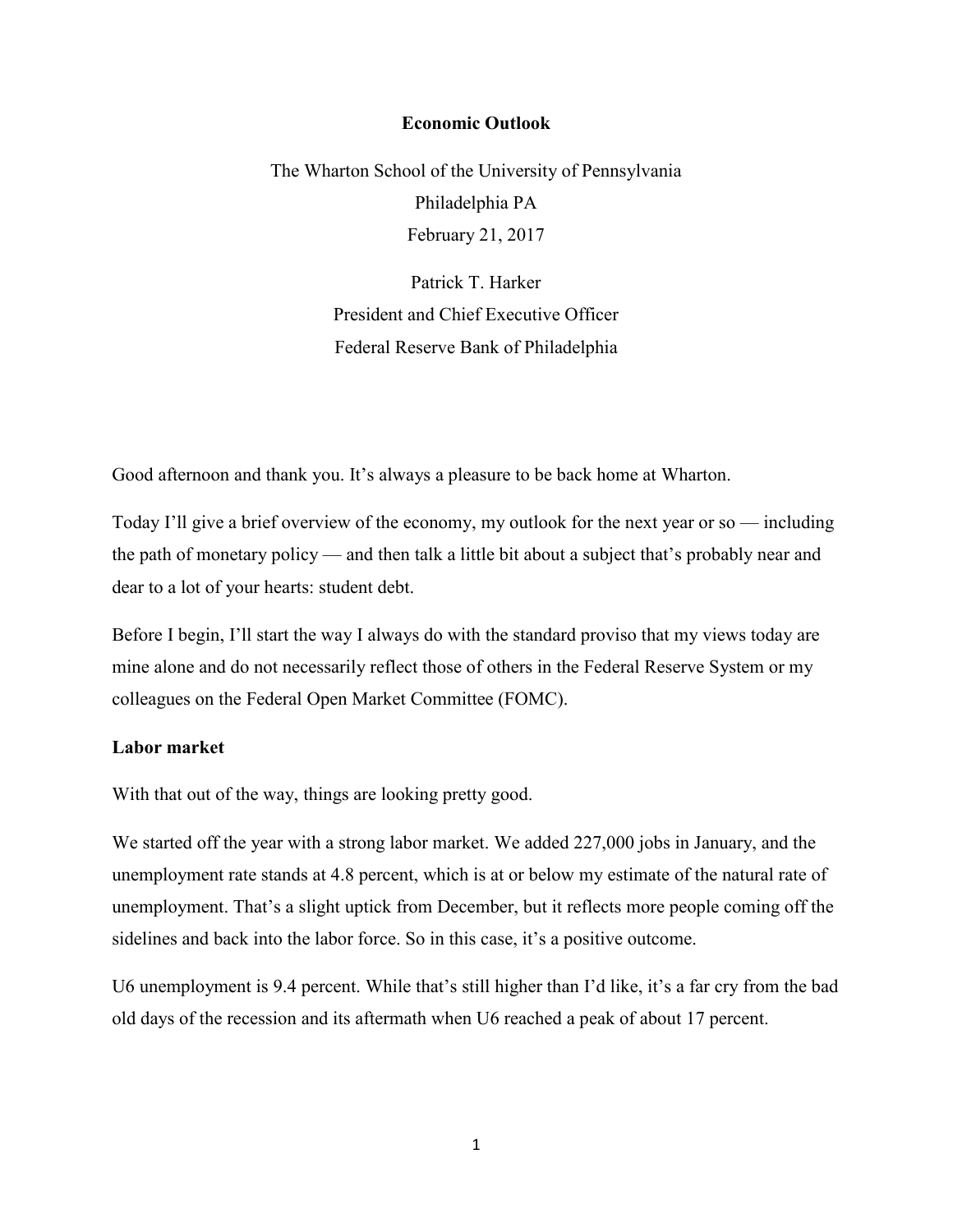Quits are still high, layoffs remain low, and job postings are near historical peaks. My business contacts continue to tell me that finding workers, especially in certain occupations, is getting more and more difficult.

Taking that all into account, the labor market continues to tighten. And I see it as more or less back to full health.

Whenever I talk about the labor market, I'm always careful to point out that just because things are good — or even healthy — doesn't mean they're perfect. There continue to be pockets in the country — both geographically and demographically — that aren't feeling the relief. We have a lot of them in the Fed's Third District: post-industrial towns, rural areas, and the urban landscape. Philadelphia is the poorest of the 10 biggest cities in America, and Camden has, at various times, been called the poorest city in America period. Among different segments of the population, the unemployment rate for African American men remains at 8.0 percent, significantly higher than the national average.

We need to pay special attention to the regions and demographic groups that have been left behind. The Fed can help to some extent through our community development work, which focuses on strengthening local economies. But for the most part, monetary policy doesn't have the scope or tools to address these issues head on. That takes legislative action.

And while I'm relatively upbeat about employment, there's still room for wage growth to move up. While the continued improvement in the labor market has moved the needle on wage growth — as of January, the year-over-year growth was about 2.5 percent — previous expansions have seen sustained growth of above 3 percent. That's what we expect in a robust economy.

# **Inflation**

Moving on to inflation, we're seeing positive upward movement, although PCE remains below our 2 percent target. Headline and core PCE closed out last year at 1.6 and 1.7 percent, respectively. That's a world of improvement over the end of 2015, when they were at 0.6 and 1.4 percent.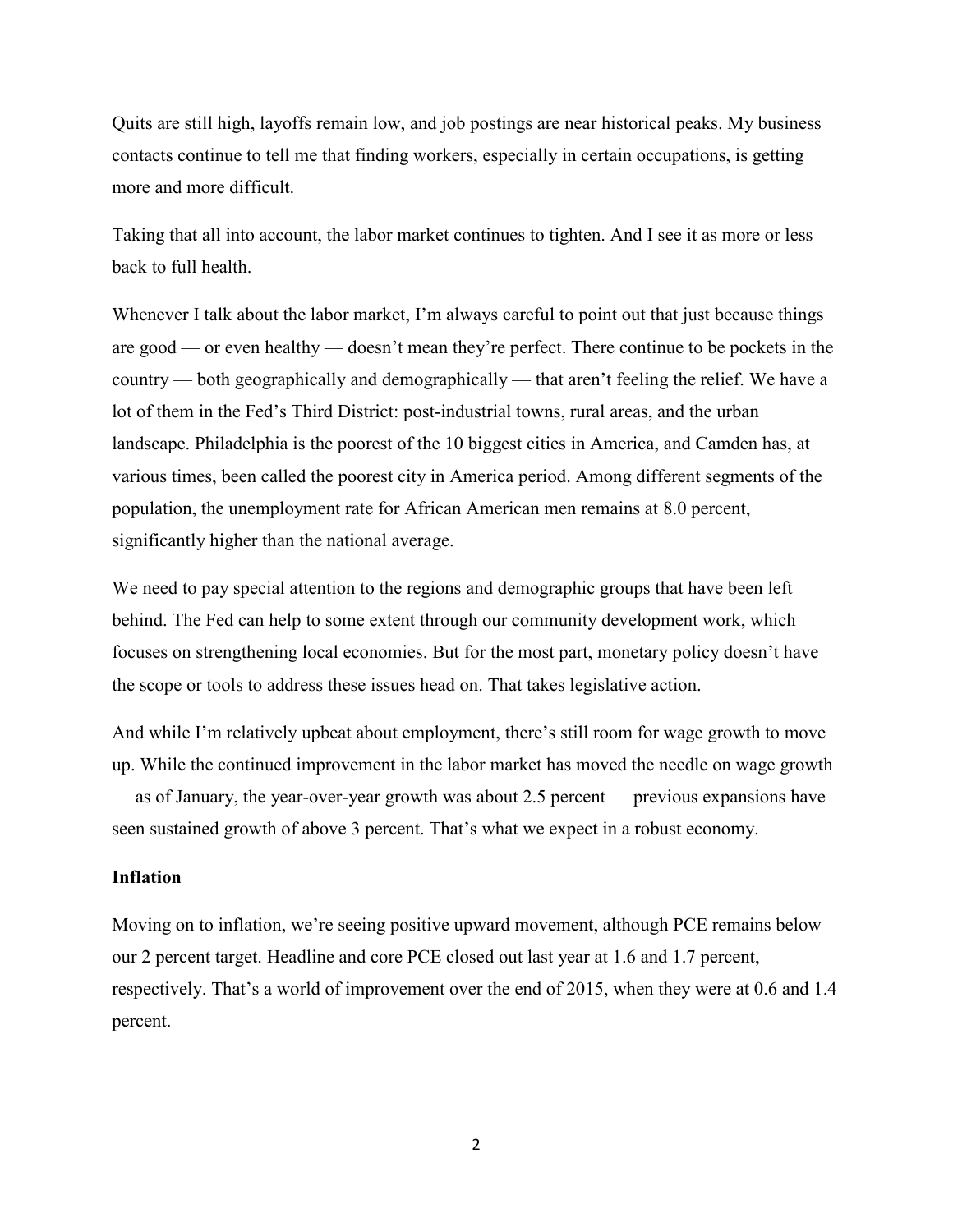We do have January numbers for CPI inflation, with headline CPI rising a remarkable 0.6 percent, driven largely by an increase in gas prices. That brings the year-over-year change to 2.5 percent. Core CPI rose 0.3 percent, bringing that year-over-year change to above 2 percent.

I should note that inflation as measured by CPI is often higher than PCE. That said, it still indicates an overall upward movement, and I see us reaching our 2 percent target on PCE sometime this year or next.

Another positive indicator is that we're starting to see inflation expectations rally around the 2 percent goal.

# **Growth**

Turning to growth, real GDP increased 1.9 percent in the fourth quarter of 2016. A substantial drag from net exports slowed growth there. While real GDP growth was stronger in the second half of 2016 — after it grew by 3.5 percent in the third quarter — we're really looking at moderate growth overall, averaging just under 2 percent. The Philadelphia Fed's *Survey of Professional Forecasters* points to 2.2 percent growth in the current quarter.

Retail sales have been strong, rising 0.4 percent in January. In fact, we've seen a rapid acceleration in retail sales since the middle of last year. And consumer confidence has continued the upward trend it started in 2016, carrying into this year.

Overall, I see strong consumer spending driving growth of about 2 percent over the course of the year. And that 2 percent growth is more or less what we should consider normal for the medium term.

#### **Monetary policy**

So, what does all this mean for monetary policy? Given the state of the economy — more or less back to normal — I continue to see three modest rate hikes of 25 basis points each as appropriate for 2017, assuming things stay on track.

I've said it before and I don't mind repeating myself: Monetary policy is a fairly limited tool that is fairly limited in its scope. A lot of people would like to see growth above our 2 percent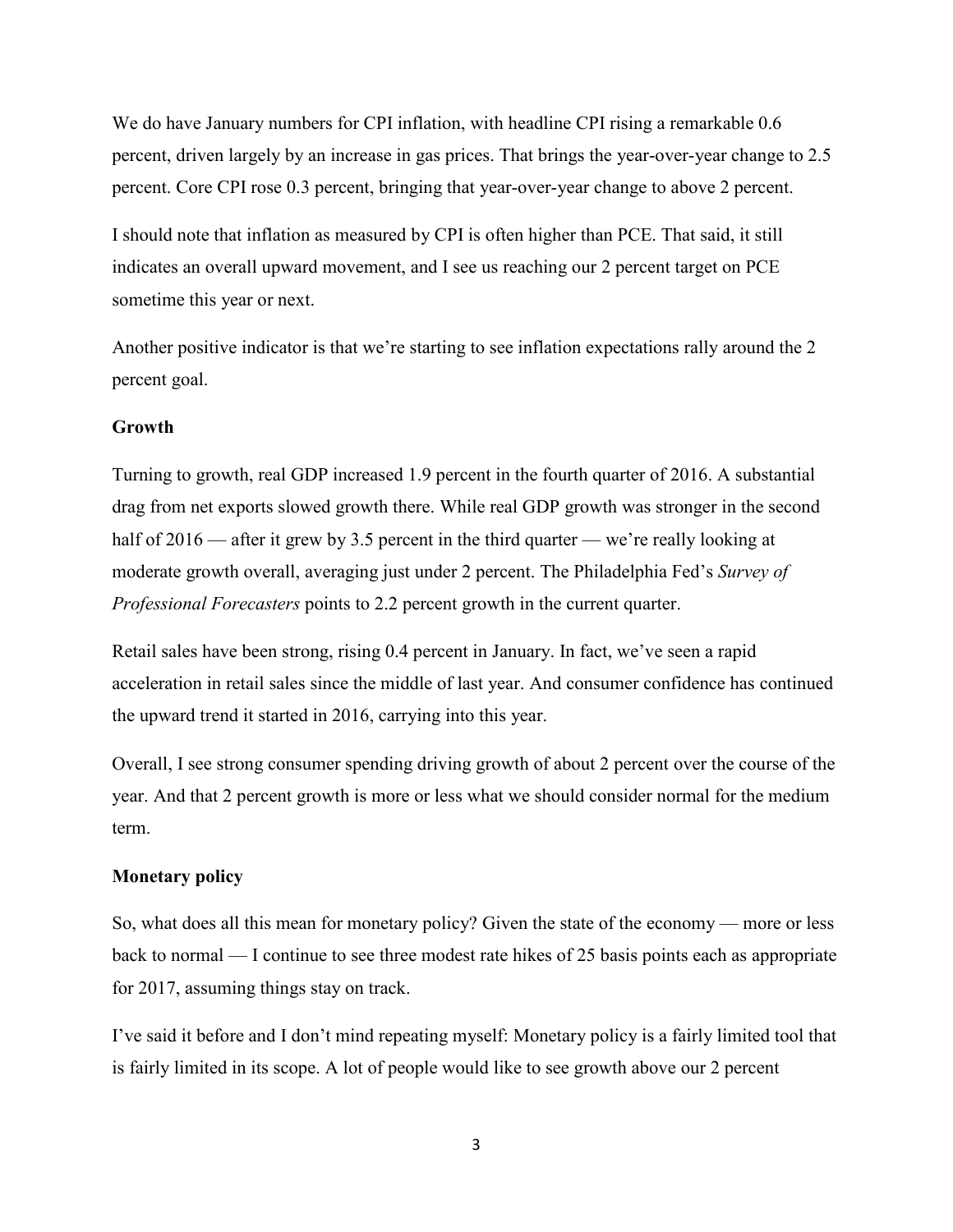projection, but that's not really up to Fed officials. That's the kind of policy that's outside our purview.

If we really want to move the needle, we need to invest in physical and human capital.

# **Student loans**

l

And that's where I come to the subject of student loans.

I should mention that different Federal Reserve Banks have different areas of research focus. Dallas, as you might imagine, spends a lot of time looking at energy markets. In Philadelphia, we're the System leaders in research on consumer credit and finance. So, we have a lot of expertise in this area.

There's no question that investing in the education of our citizens is essential for growth and is the core of our economic future. We're talking about the engine of the American economy: The men and women who will be creating the next miracle drug, inventing the next radical technological innovation, writing the next wave of legislation.

But there's an all-too-familiar problem that can act as a barrier to people getting the education they need.

To steal a line from John Oliver, if you went to college in America, chances are you have two things: Bob Marley's greatest hits and student debt.

The headlines you've heard before, and they're fairly staggering:

The number of people with student debt doubled between 2000 and 2014, for a total of about 42 million. Aggregate student loan debt in the U.S. is currently nearly \$[1](#page-4-0).3 trillion.<sup>1</sup>

The average student loan borrower has about \$31,000 in outstanding balances, whereas the typical American borrower owes over  $$16,000.<sup>2</sup>$  $$16,000.<sup>2</sup>$  $$16,000.<sup>2</sup>$ 

<span id="page-4-0"></span><sup>&</sup>lt;sup>1</sup> *FRBNY Quarterly Report on Household Debt and Credit*, November 2016. The actual number is \$1.279 trillion as of September 30, 2016.

<span id="page-4-1"></span><sup>&</sup>lt;sup>2</sup> The actual numbers are \$31,308 (average) and \$16,648 (median). The statistics are based on information contained in the New York Fed Consumer Credit Panel/Equifax data set.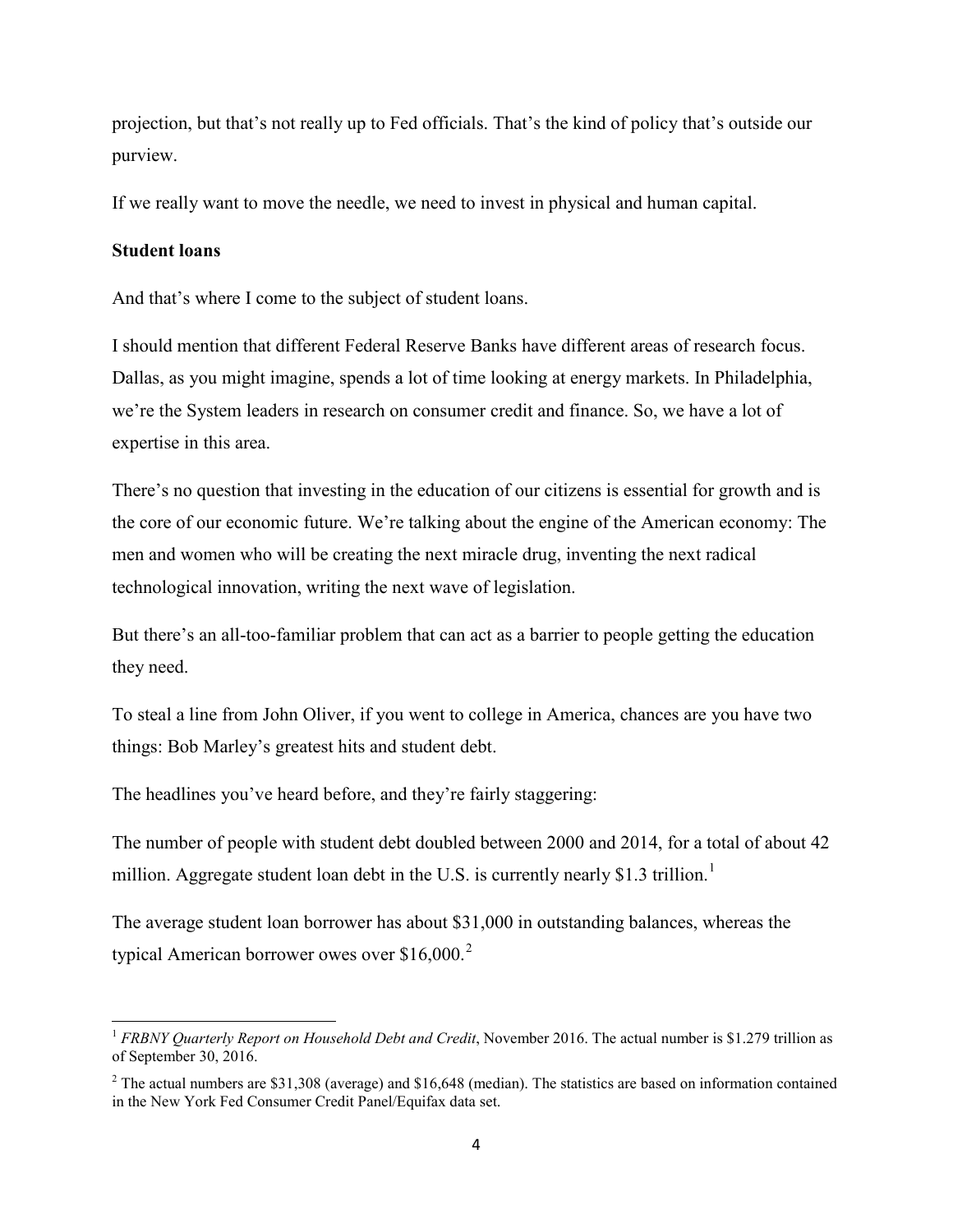And 11 percent of balances are past due, compared with 8 percent 10 years ago. It should be noted, however, that the delinquencies have been coming down since the peak of 12 percent in  $2012.<sup>3</sup>$  $2012.<sup>3</sup>$  $2012.<sup>3</sup>$ 

That's the data we're used to hearing, and that's what most of the conversation is about, for good reason.

But there are more data and some nuances to the numbers that bear investigating. Because if we're going to reach policy conclusions — and for the record, I'm not going to reach any policy conclusions because that's not my job — we should dig a little deeper.

First and foremost, defaults on smaller loans are actually more common than on big ones.

There are a number of factors that play into this, but there are some trends that emerge.

Larger loans tend be taken on by people attending four-year institutions, and those students tend to complete school at a higher rate. They may have more debt when they graduate, but graduating makes them more likely to find a job and a better paying one at that. So, those students tend to be in a better position to repay loans.

Students at for-profit colleges or two-year programs are generally in school for shorter periods of time, which is part of the reason the amounts are smaller. However, a significant portion of these students are unlikely to finish their degree or certificate. And people who don't complete their programs are more likely to default.

This is largely because they struggle to find jobs that pay enough to both repay loans and cover the general cost of living. That was made exponentially worse by the recession and the attendant weak labor market.

In 2013, for instance, the unemployment rate for borrowers who were recent graduates of fouryear, public, and nonprofit institutions was 7.7 — only a little higher than the overall average unemployment rate for that year.

l

<span id="page-5-0"></span><sup>3</sup> *FRBNY Quarterly Report on Household Debt and Credit*, August 2016. The actual number is 11.0 for those who are 90 days' delinquent or in default at the end of 4Q2016. The statistics are based on information contained in the New York Fed Consumer Credit Panel/Equifax data set.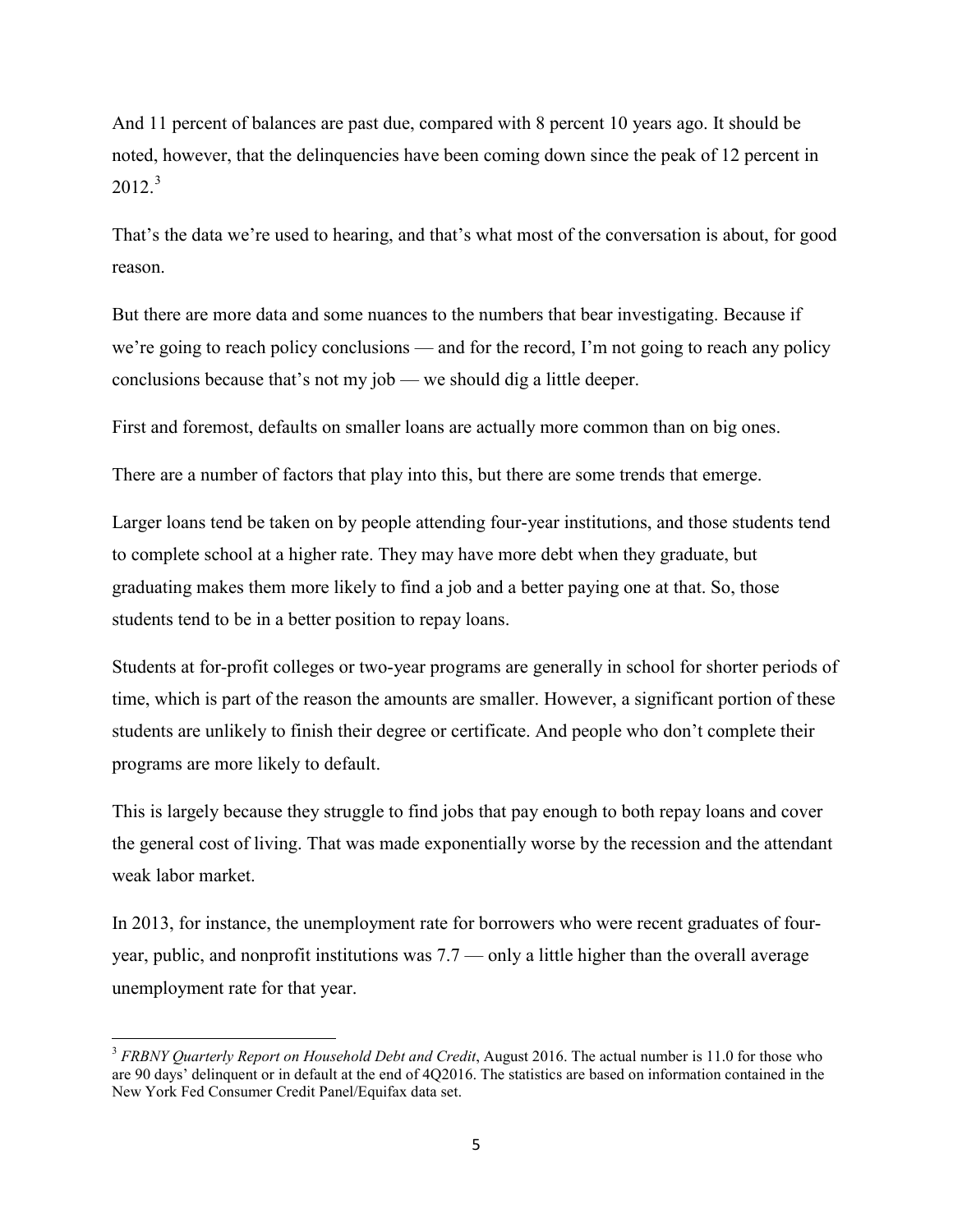By contrast, recent graduates of two-year colleges had an unemployment rate of 16.9 percent. More alarmingly, those who went to for-profit schools had an unemployment rate of 20.6 percent.<sup>[4](#page-6-0)</sup> To put that in perspective, we would literally have to go back to the Great Depression to get a national level of unemployment that high.

The recession was also marked by a dramatic increase in attendance at two-year and for-profit colleges. These schools accounted for roughly half of the increase in student debt between 2009 and 2011. This increase was part of a longer-term trend that highlights a lot of the data I've just talked about. From 2003 to 2013, over 30 percent of the increase in student debt was taken on by students from those institutions.<sup>[5](#page-6-1)</sup>

What does this tell us, and why does this matter?

I'm not ignoring the issues facing students who graduated on time from four-year institutions and found good jobs when they left. Being in a better state than their counterparts doesn't lessen the blow of a few decades of paying off loans. And it still has implications for the broader economy: Millennials are now technically a larger generation than the baby boomers, and owing money affects the way they live and participate in the economy. There's a good amount of research that links student debt to younger adults being unable to move out on their own. Some of it finds a big enough effect to impact the housing market.

But we should also look at the way the segmentation of the student debt market impacts the way we view the issue, and, more broadly, how we approach policy.

Fundamentally, this is a question of how we look at skills, the labor force, and the ways in which we prepare people for professional success.

I'm always careful to avoid wading into debates about how elected officials should make policy. There are larger questions about the allocation of funds at the local, state, and federal levels that I'm going to sidestep.

What I can address is some of the data and research.

<span id="page-6-0"></span>l <sup>4</sup> Adam Looney and Constantine Yannelis, "A Crisis in Student Loans? How Changes in the Characteristics of Borrowers and in the Institutions They Attended Contributed to Rising Loan Defaults," Brookings Papers on Economic Activity (September 2015).

<span id="page-6-1"></span><sup>&</sup>lt;sup>5</sup> See Looney and Yannelis.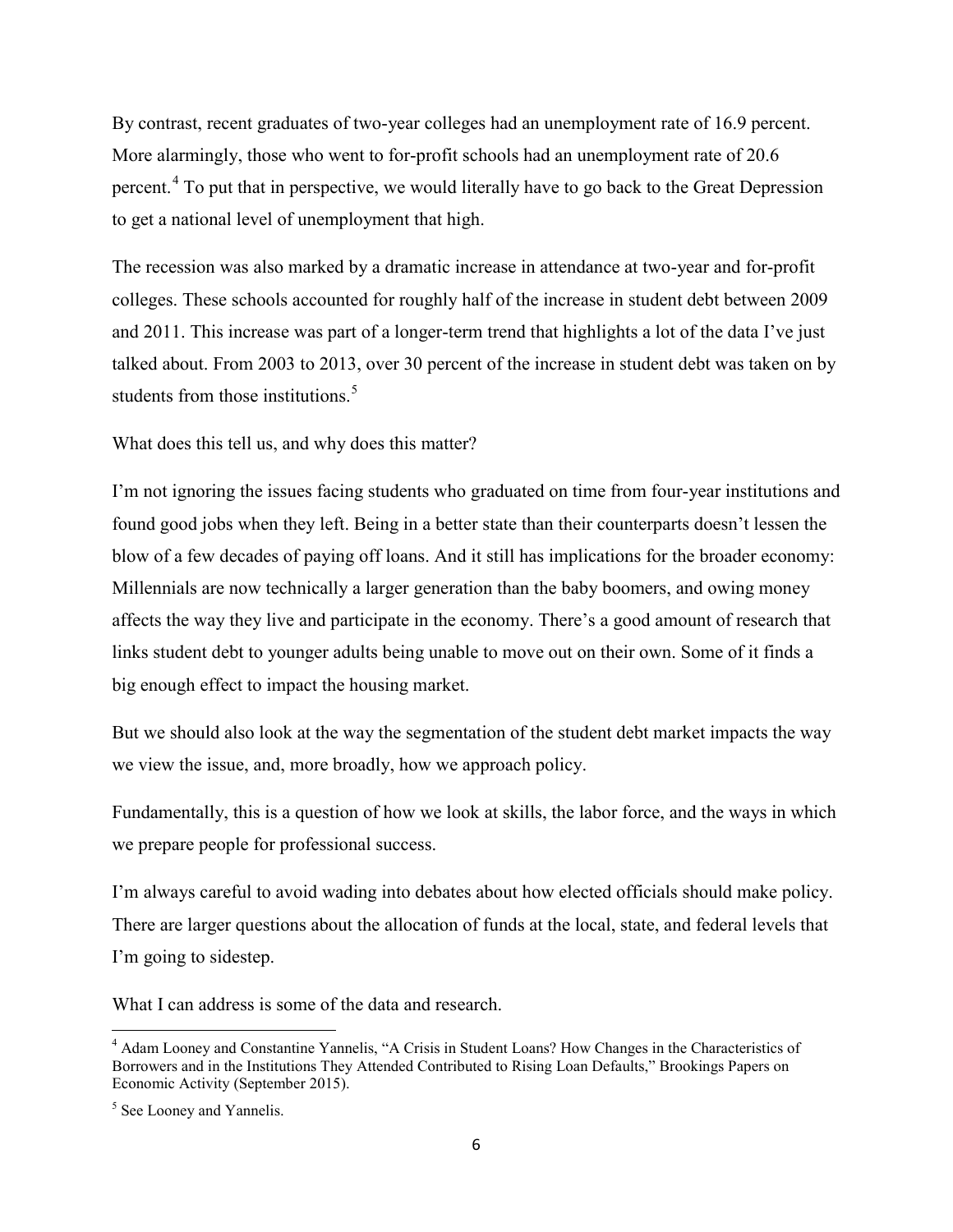I'm frequently amazed at the simplicity of programs that have demonstrable effects. Case in point, there is evidence to suggest that by simply offering high school students more intensive, personalized information about college options, they make better, more successful choices.<sup>[6](#page-7-0)</sup>

Likewise, a more flexible approach to repayment can keep people from winding up in a debt cycle that can permanently affect their credit.

At the moment, student debt holders have the option of programs that protect them from spending more than 10 percent of their income on repayment. But they have to reapply annually, filling out the kind of complex sets of forms that bureaucracy is famous for. And eligibility is based on the previous year's income, which means if you lose your job, you won't be off the hook for payments for quite a while. The complexity — and probably the frustration — of the process keeps a lot of people out of the process who could use the help.[7](#page-7-1)

One possible solution can be found in our counterparts overseas. Repayments are automatically linked to income through the tax systems in countries like Australia, the UK, New Zealand, and others. In addition to the relief it gives people paying off student loans, it reduces the dreaded reams of paperwork.

Another issue altogether is thinking about how we address tertiary education on a societal level. When my parents were growing up, all you needed for a good job was a high school diploma. That was still true for some of my generation, but that necessity quickly turned to being a college degree. I bet a lot of you and your friends feel that you won't be competitive in the marketplace without a master's.

The thing is we don't all need or want the same educational track. A traditional four-year degree is great for some people. Ditto a post-graduate degree.

 $\overline{\phantom{a}}$ 

<span id="page-7-0"></span><sup>6</sup> Caroline Hoxby and Sarah Turner, "What High-Achieving Low-Income Students Know about College," *American Economic Review Papers & Proceedings*, 105 (May 2015), pp. 514–517.

<span id="page-7-1"></span><sup>&</sup>lt;sup>7</sup> Eric P. Bettinger, Bridget Terry Long, Philip Oreopoulos, and Lisa Sanbonmatsu, "The Role of Application" Assistance and Information in College Decisions: Results from the H&R Block FAFSA Experiment," *The Quarterly Journal of Economics,* 127 (August 2012), pp. 1204–1242.